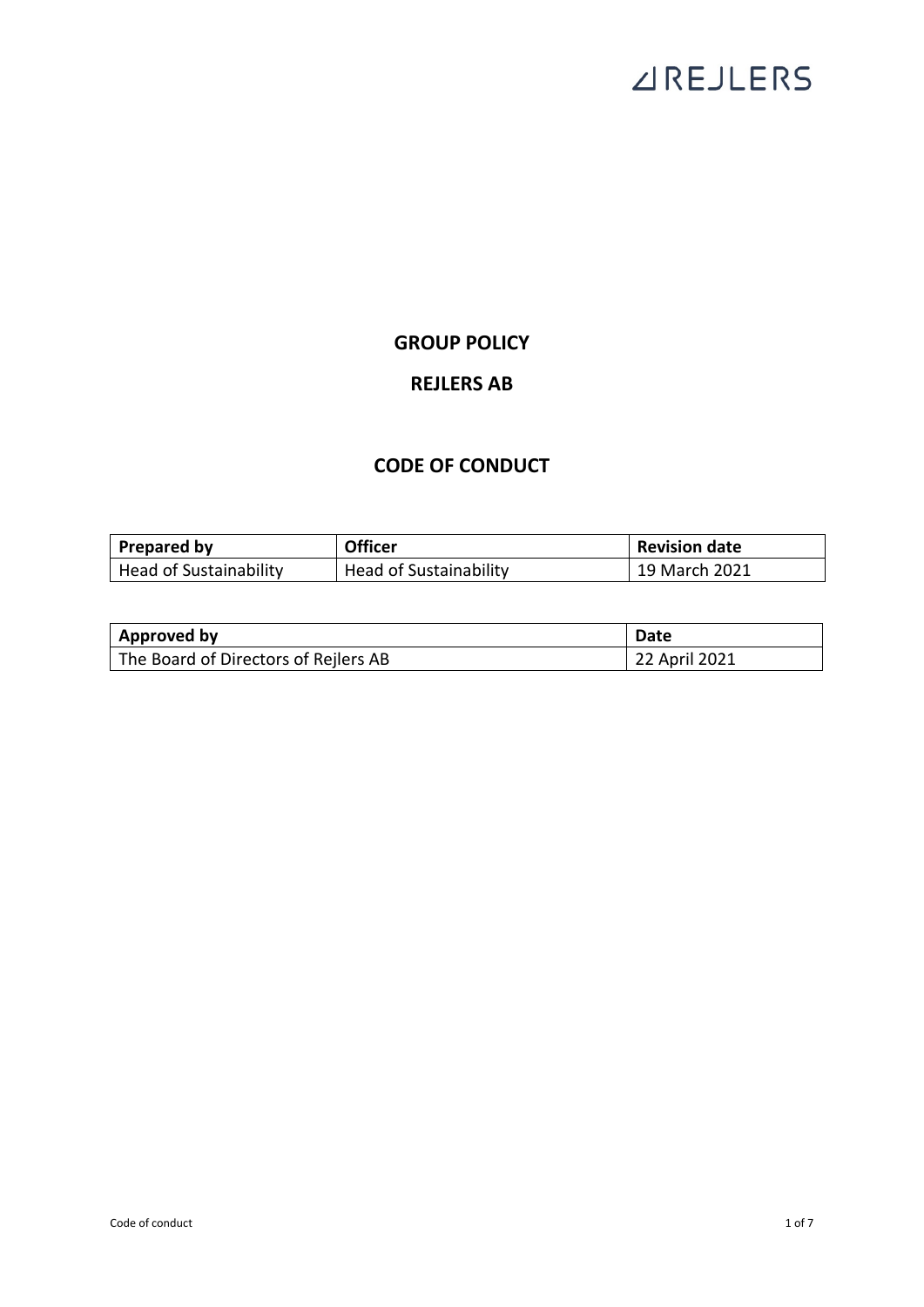

#### **1. BACKGROUND**

Rejlers is one of the leading engineering consultancy firms. With our vision "Home of the learning minds" as a beacon, we create a platform for continuous learning, development and growth. Increased learning that creates added value for both customers and employees. We provide cuttingedge expertise in technology areas such as energy, industry, infrastructure, real estate and telecom. Our operations place great demands on us to act responsibly in all situations. Thus, it is critical that we will contribute to sustainable development in which business ethics, anti-corruption measures, the environment, human rights and work conditions play key roles. Every day, we will strive for contributing to the society in a positive way by spreading our knowledge.

#### **2. VALUE PROPOSITION**

We aim beyond customer expectations in order to be rewarded with lasting trust. With our technical know-how and expertise in digitalisation we are committed to combine continuous innovation with respect for the planet whilst adding value to our clients' business. We welcome challenging assignments by engaging the passion of our talented people, who believe there is always a better way. We deliver business value through decades of experience, combined competences and market insights.

#### **3. PURPOSE**

Rejlers' code of conduct aims to detail our requirements and expectations in respect of our own behaviour and conduct, both as a company and as employees. This is our way of contributing to high business ethics and a sustainable development.

#### **4. POLICY APPLICATION**

This policy covers all employees in Rejlers Group, partners and the company's Board of Directors. This policy is also applicable for our customers and suppliers.

#### **5. RESPONSIBILITIES AND ROLES**

| <b>The Board</b> | Decides on the code of conduct within the Group.                                                                                                                                                                                                                                                        |
|------------------|---------------------------------------------------------------------------------------------------------------------------------------------------------------------------------------------------------------------------------------------------------------------------------------------------------|
| <b>CEO</b>       | Is responsible for the code of conduct being available within the Group and<br>for action plans and procedures for code compliance being documented (as<br>also any cases of non-compliance with said code).                                                                                            |
|                  | Over and above the ultimate responsibility of the Board and CEO, it is also<br>each manager's responsibility to ensure that the content and the spirit of<br>this document are communicated, understood and complied with within the<br>organisation and by Rejlers' suppliers, partners and customers. |
| All employees    | All employees have a responsibility to keep up to date with and fulfil<br>customer requirements, current legislation and regulations as well as and                                                                                                                                                     |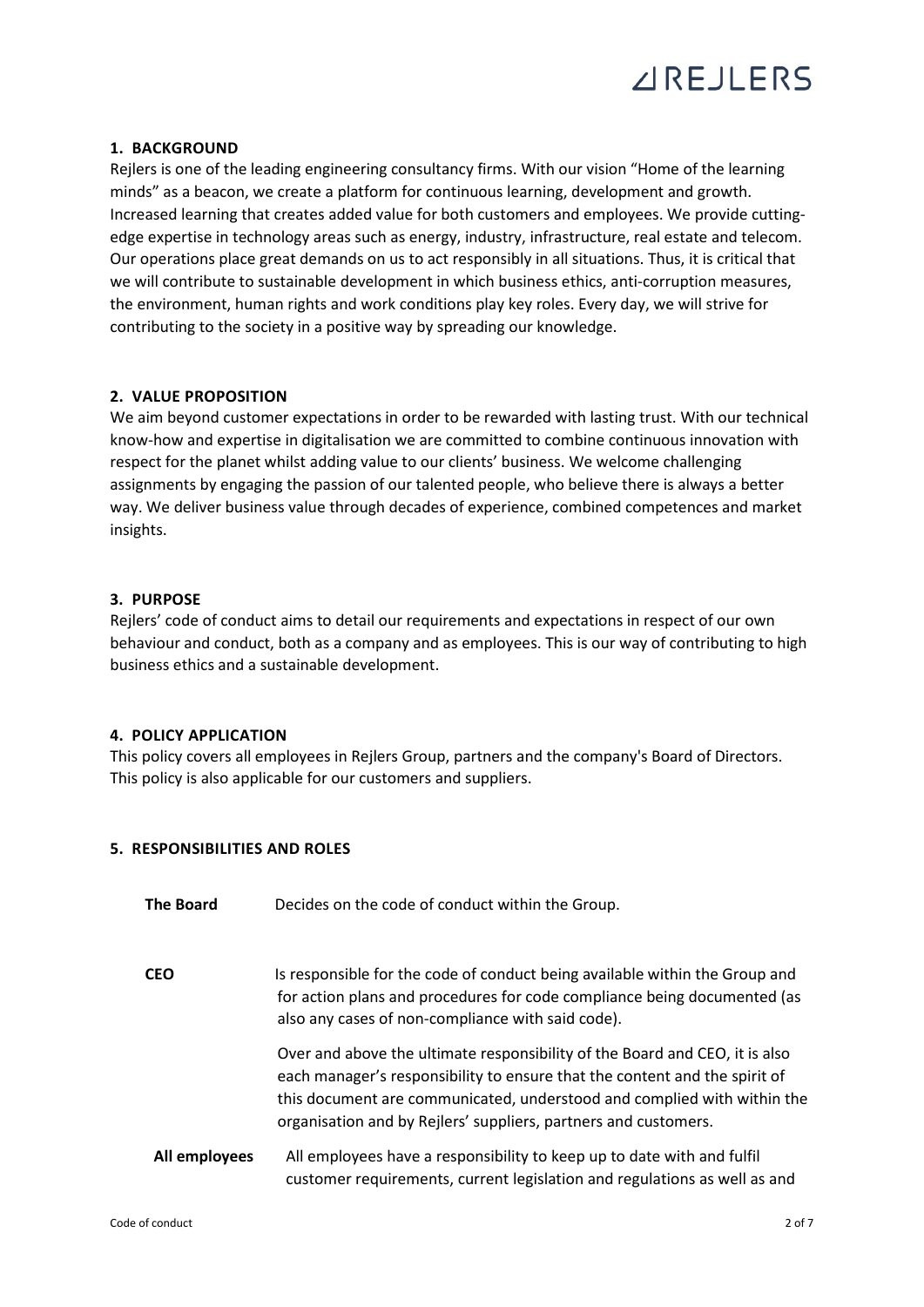the requirements in this Code of conduct. Any violations shall be reported to the management or in the whistleblower system.

#### **6. OVERALL GOALS**

The goals of this policy are to clarify and to crystallise the responsible behaviour defined by the group so that those covered by the policy act in accordance therewith and avoid behaviour and decisions that are not accepted.

Our Code of conduct is based on our values:

#### **Open Source Culture**

With a culture of knowledge and a curious mindset, we are constantly learning new things, both from each other and through our projects. We willingly share each other's knowledge and exchange new insights from our customers, across all our areas of operation. With the latest technology and our extensive expertise, we bring new knowledge to our customers and help them make choices that contribute to a sustainable future.

#### **Love the Challenge**

We take on major challenges with enthusiasm, and confront them with innovative solutions that may have never been seen before. The knowledge we build is used throughout the business, and prepares our customers for what lies around the corner. There is no greater challenge than building a sustainable society. It is in our DNA to seek solutions that hold up over time, and we wish to take the lead in this endeavour.

#### **Brilliant Networks**

We are a trusted supplier to our customers. Through our networks we can combine the speed and adaptability of a smaller company with large-scale expertise. Our unique partner networks let us tailor solutions to meet our customers' specific needs. We have manifold contacts in both business and academia providing us with knowledge about new and sustainable technologies being developed.

#### **7. HUMAN RIGHTS**

Rejlers supports and respects the ten human rights principles of the UN's Global Compact.

- 1. Support and respect international human rights.
- 2. Ensure that the company is not complicit in human rights abuses.
- 3. Uphold freedom of association and recognise the right to collective bargaining.
- 4. Eliminate all forms of forced labour.
- 5. Abolish child labour.
- 6. Eliminate discrimination in respect of employment and occupation.
- 7. Support a precautionary approach to environmental challenges.
- 8. Take initiatives to promote greater environmental responsibility.
- 9. Encourage the development and diffusion of environmentally friendly technologies.
- 10. Work against corruption in all its forms, including extortion and bribery.

#### **8. BUSINESS ETHICS PRINCIPLES**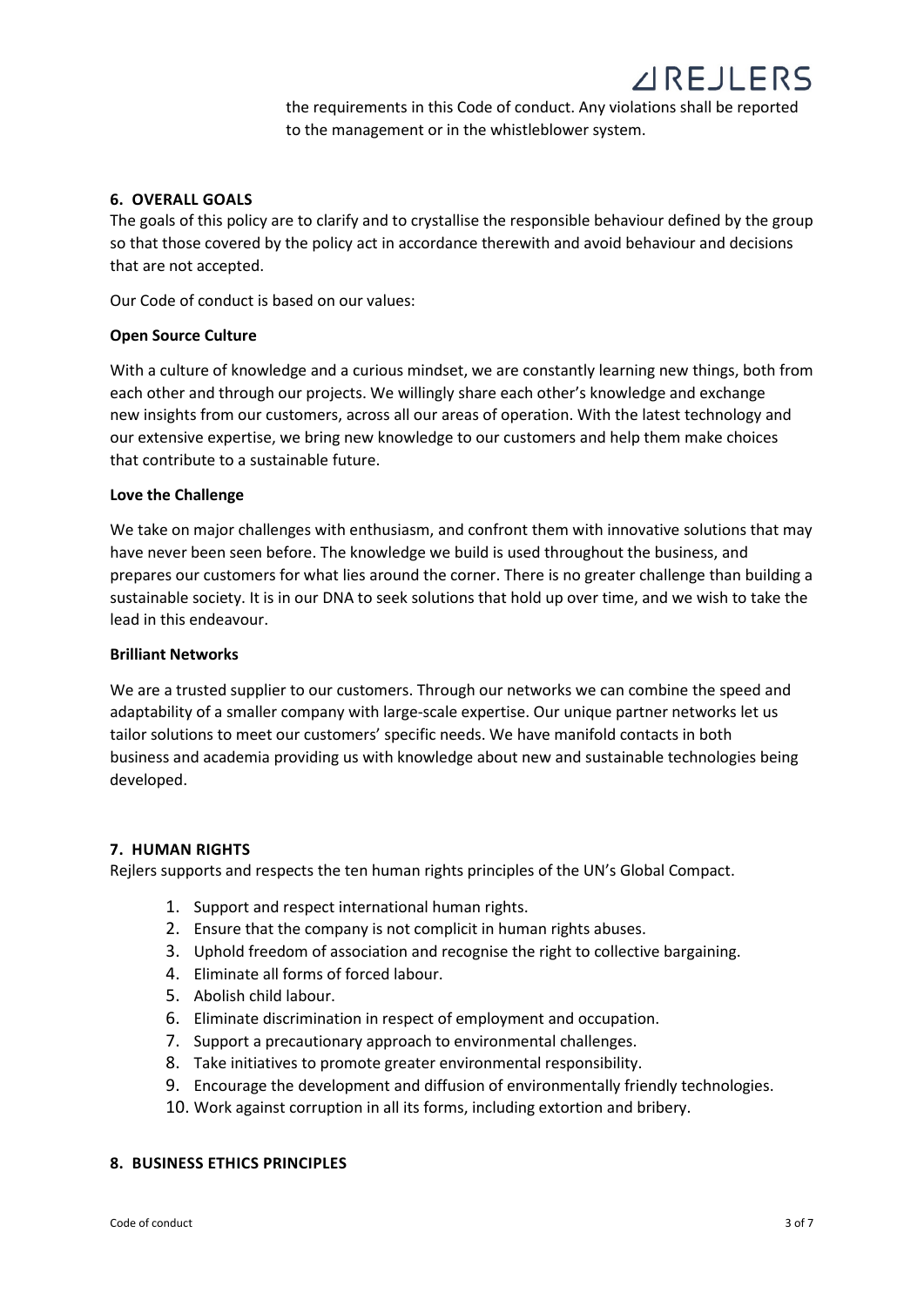Rejlers' business operations worldwide are based on high ethical standards. In each country where we are active, we do business within the framework of laws, regulations and international conventions.

We are dependable and honest in our interaction with customers and live up to the agreements and undertakings we have entered into. Our customers shall feel secure and that we always do our utmost for our shared business venture to be as successful as possible.

Rejlers does not take part in or support any corrupt operations. We do not accept any suppliers or partners who offer bribes and we will take the necessary measures if such behaviour is discovered.

At Rejlers, we do not tolerate abuse of power or any form of corruption. Rejlers' employees and partners shall not: take part in activities that lead to conflicts of interests; or, exploit, for their own gain, relationships with customers. Thus, in our interactions with customers, subcontractors, suppliers and other stakeholders, we shall exercise great caution as regards offering benefits or activities of various types for any contact or relationship-promoting purpose.

Rejlers does not take any party-political stances. We do not provide economic or other support or aid to individual politicians or political parties.

Rejlers' employees and partners shall maintain strict confidentiality as regards information and business secrets concerning Rejlers' present and future business operations.

#### **9. OCCUPATIONAL HEALTH AND SAFETY POLICY**

Rejlers work to safe and healthy working conditions, which means that the following requirements will be met:

- Unhealthy physical and mental stress will be minimized
- Safety measures to prevent accidents and other industrial injuries
- The opportunity to alternate working postures
- The opportunity to influence your own situation regarding the layout of your workplace and planning of your work
- Accept differences from culture, gender, orientation and denomination

Good management and functional cooperation between the employer and employees are essential for creating good working relationships and to be able to continually improve well being and safety at work.

It´s the employer who is ultimately responsible for the work environment in the company.

Managers at Rejlers, who have the practical opportunity to influence operations in organizational and financial terms, have a key responsibility for efforts to make a good work environment. Those responsible for the work environment are obliged to keep themselves up to date with current and coming laws and regulations relevant standard changes provisions and agreements and act proactively and accordingly to ensure Rejlers compliance to its commitments.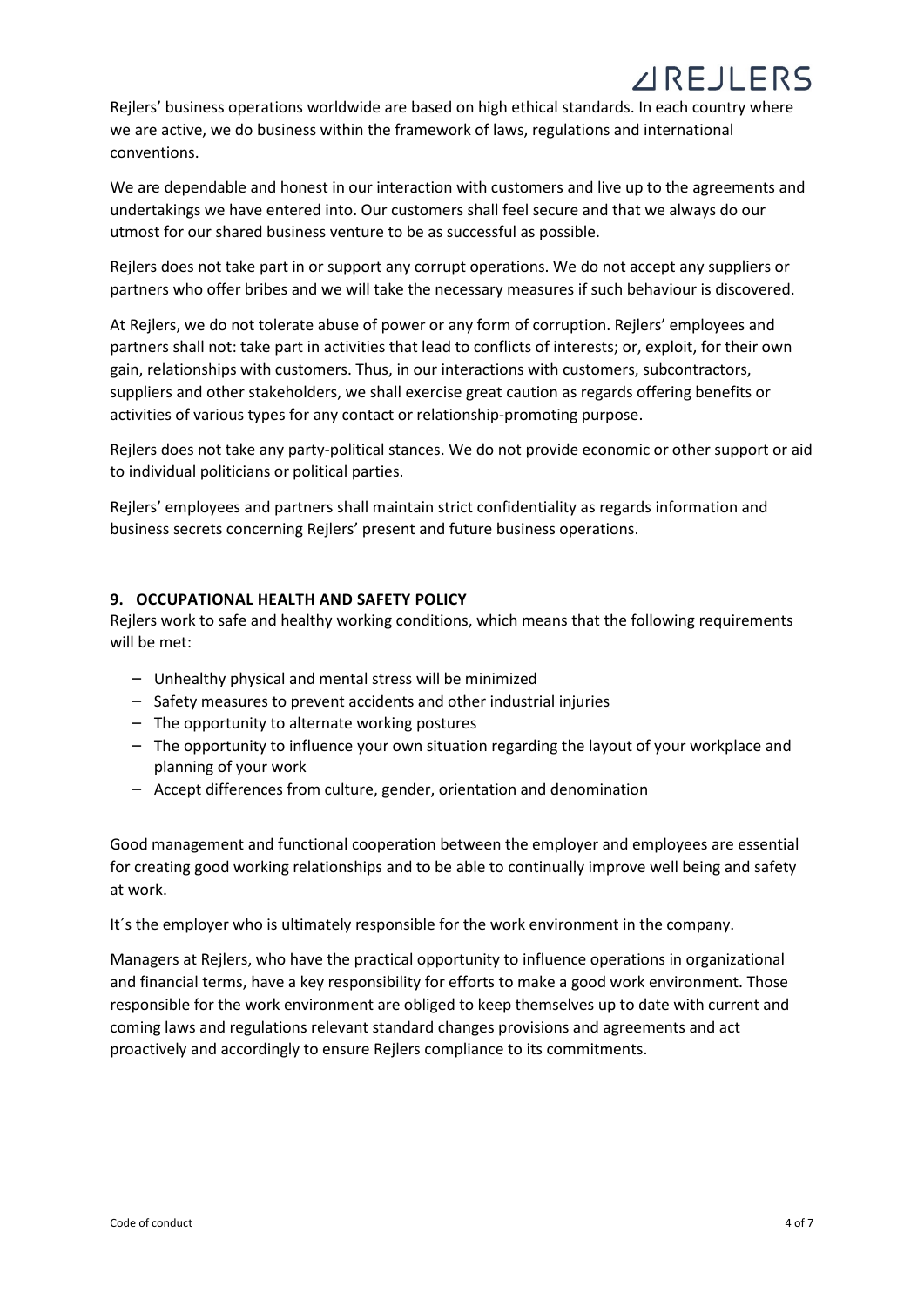## **AIRE JI FRS**

Employees are also expected to report about potential shortcomings of the management system and unsafe circumstances they encounter at work. Rejlers as an employer actively tries to either eliminate the unsafe or stressful factor or minimize the effects of such circumstances.

Health is a prioritised issue for Rejlers. Conditions shall be provided to promote wellbeing both within and outside work

There shall be a policy and action plan in place in every segment of the company covering all employees on preventing the abuse of alcohol and drugs or addiction to gambling.

#### **10. FREEDOM OF ASSOCIATION**

Rejlers respects everyone's rights to form and/or be part of a trade union that looks after their interests as an employee; and, be organised so that collective or individual bargaining is possible. We also respect the right to refrain from being a member of a trade union.

#### **11. COUNTERACTING DISCRIMINATION**

As an employer and as a commissioner of work, Rejlers shall be characterised by respect for the individual. The entire organisation shall be pervaded by our basic attitude towards the equal value of all people and the right to equal treatment.

As regards, for example, influence and responsibility, workplace design, continuous professional development and salary progression, the ways in which we act towards our co-workers and partners shall be independent of gender, gender identity or gender expression ethnic affiliation, religion or other beliefs, sexual orientation, disability or age. The same applies to recruitment. When recruiting new employees, we shall always strive to increase diversity.

At Rejlers, we expect our managers to comply with applicable laws against discrimination. Decisions regarding, for example, appointments, salaries, positions, promotions, disciplinary measures, dismissals and work conditions shall be based on people's abilities and/or performances and never on irrelevant personal factors.

This policy is a steering document in all types of discrimination where an individual's scope for action, options or personal integrity are violated. Anti-discrimination initiatives shall be a natural and integral part of all operations within Rejlers, the company's managers having a special responsibility for their implementation.

#### **12. ENVIRONMENTAL POLICY**

The most significant environmental impact occurs in our assignments when we assist our customers. This also gives us a great opportunity to help them reach their sustainability goals in turn by offering a deep knowledge about the sustainability impact of our solutions. Said gains can be anything from energy savings and superior material selection in our constructions to the development of renewable energy production and sustainable infrastructure.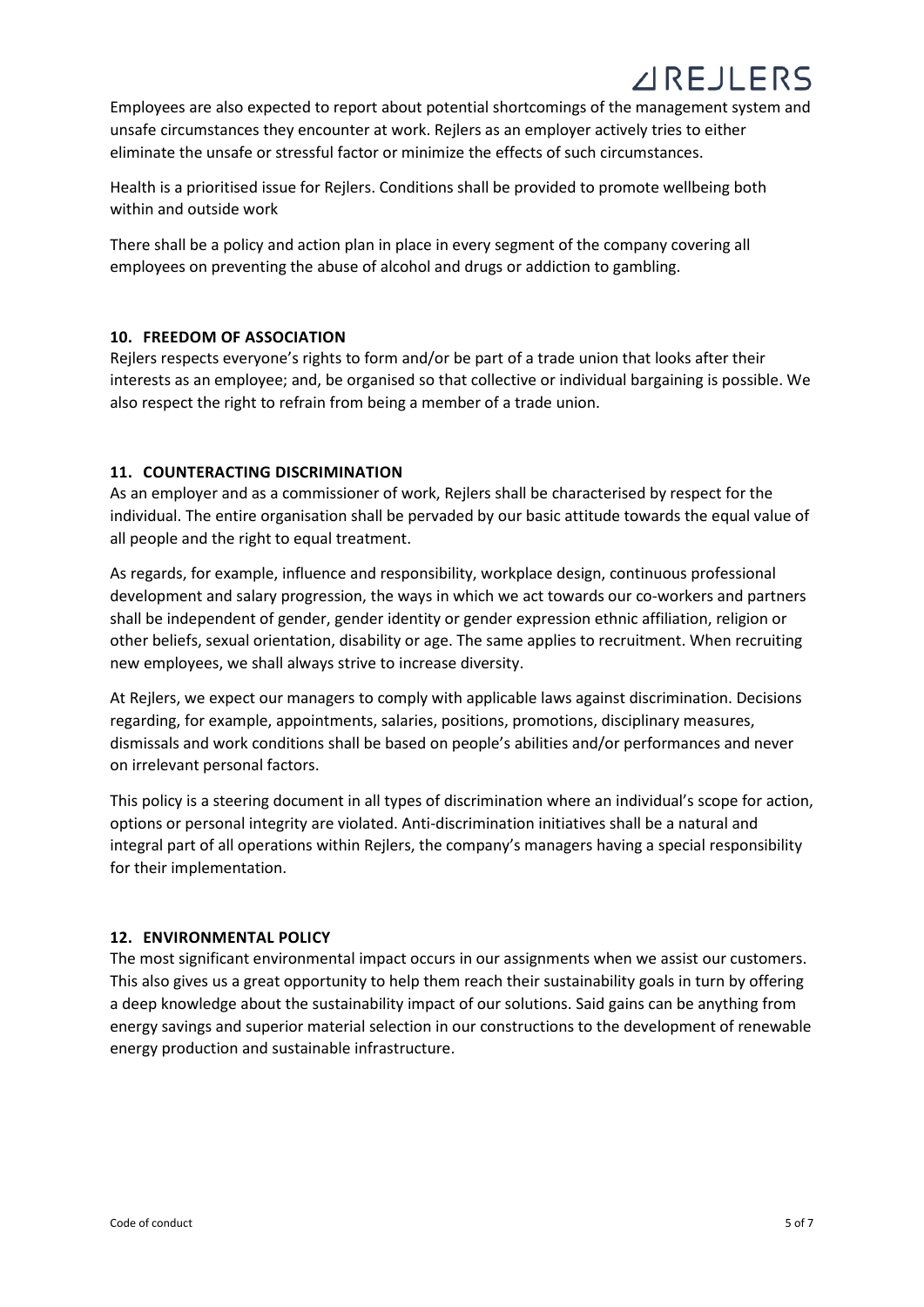## **AIRE JI FRS**

Our employees and partners shall have insight into the importance of the environment and shall work to contribute to Rejlers goals as well as ensure compliance with international and national environmental and sustainability goals. We shall also contribute our knowledge and, together with our customers, make choices that promote sustainable development and prevent negative environmental impact.

Rejlers works systematically with environmental management by assessing environmental aspects and measuring and monitoring our environmental impact, as well as striving for a continual improvement of our performance.

#### **13. QUALITY**

At Rejlers, quality means doing the right things the right way to meet and exceed our customers' expectations. Orderliness, on-time and high-quality deliveries as well as well-being at work are Rejlers' main quality objectives.

Our customers and other relevant interested parties can expect that;

- We provide services and solutions with the ambition that customers will experience added value beyond what is agreed or expected
- We will have a constant drive for innovation and improvement to meet present and future demands from our customers
- We ensure the company's performance by developing the competence and skills of our staff and partners

Responsibility for quality at Rejlers is shared by all employees and requires the participation of every employee in the work with continual improvement of the quality management system.

We see these statements as a commitment for management and personnel to meet all applicable requirements from customers and other stakeholders that we are subject to.

#### **14. INFORMATION SECURITY**

Rejlers manage information of high value and importance for itself and its stakeholders. Our goal is that customers and other stakeholders should be able to fully trust that we handle information in a secure and correct way according to business agreement, best practice and applicable laws.

We secure information security in our business and operations – to do this we;

- Protect our customers and other stakeholders by minimizing the risk for information security breaches,
- Take continuous actions to fulfil customers' and other stakeholders´ requirements on information security,
- Govern internal and external information through strategies and processes,
- Invest in technology and competence to meet requirements and objectives for information security,
- Evaluate information security risks continuously,
- Ensure a high awareness by continuously inform and train our personnel and suppliers,
- Actively work with improvements with regards to information security